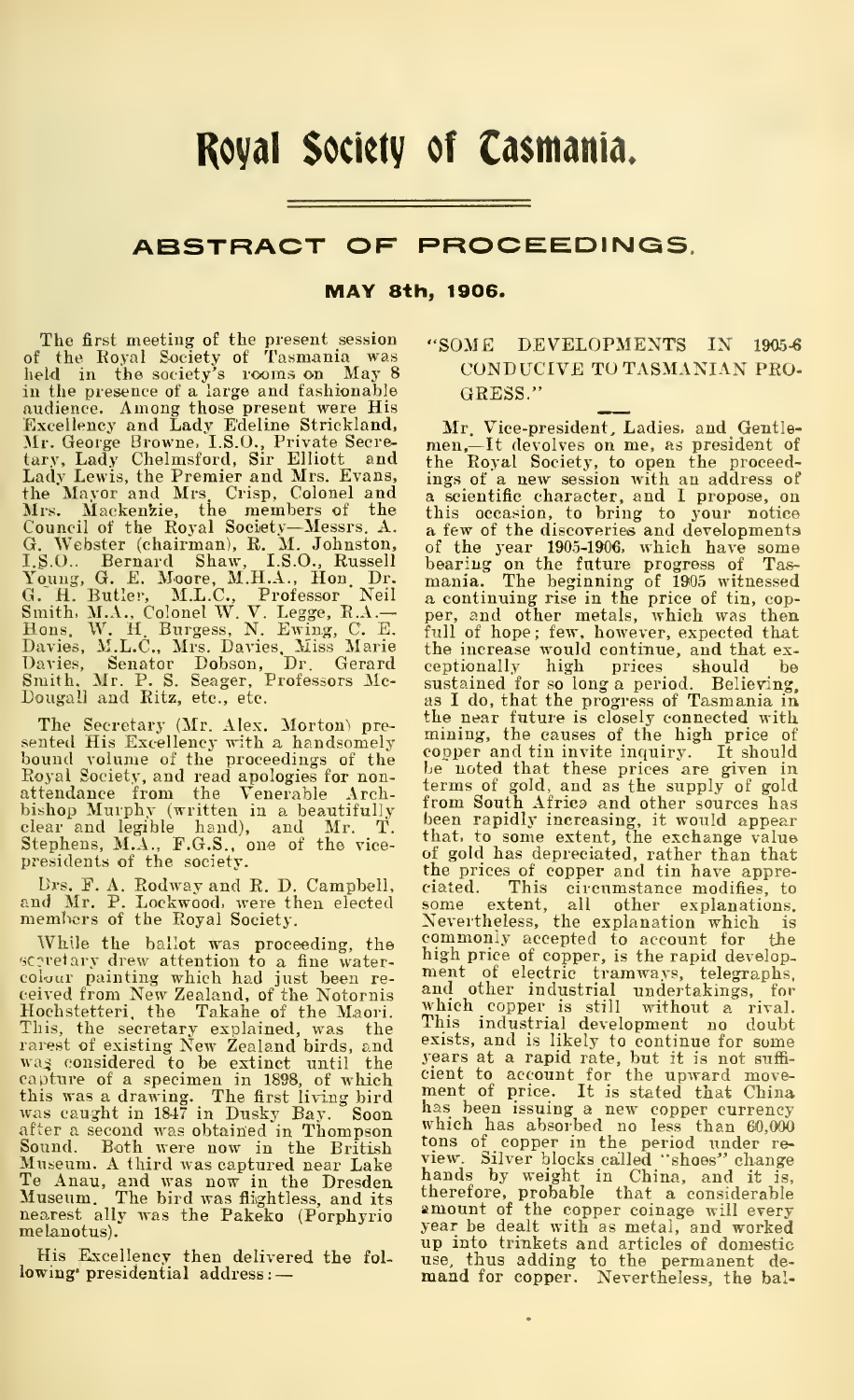ance of evidence appears to show that the means demand for copper has been exceptional, either and it can hardly be hoped that its price may will continue quite as high as it is at 2,0 present. With regard to tin, the in-<br> This is a subject of the greatest import- We<br>ance to Tasmania; it calls for a care-bei ful analysis by experts, rather than the passing attention that it is here possible to bestow upon it. The physical proper-<br>ties of tin are remarkable. Its intrinties of tin are remarkable. sic value is great on its own merits, which is more than can be said for silver. Tin, as an alloy with copper to site<br>ing, has to be purchased, practically re-by<br>gardless of price, as there is no available clear<br>substitute. With reference to the re-ha inarkable properties of tin when alloyed with copper, experiments have recently depeen made in which these metals have meet<br>been combined in varying proportions this<br>to re-discover the truth or otherwise of all the tradition that the bronze tools cf the ancients could cut stone as readily bine for marine as steel, with the result that alloys have enormous strides as steel, with the result that alloys have eno<br>been produced from tin and copper Tas<br>which are as hard as steel. They are, this<br>however, very brittle, and too expensive stee to be commercially useful. The great-<br>est demand tor tin is for the coating of steel<br>thin steel plates so largely used for en-<br>closing preserved foods, jams, etc. Al-wit<br>plough the present high price of tin has kno brought about the establishment of works for saving the tin from scrap and from okl pans and other receptacles, this re-<br>covery is very limited, and it is obvi- sp<br>cus that much of the tin put on the cin<br>narket gets dissipated and lost for evei. cla Tin, therefore, differs from other metals in the extent to which it is worked up again to keep up the supply of the th:<br>world. Tasmania is fortunate in hav- the ing large deposits of tin, both in the bu<br>original rock matrix and in alluvial de-matrix<br>posits. The methods of recovering tin cre<br>at small cost have been wonderfully de-of veloped. Hydraulic dredging has now to me that this remarkable advantage of been brought to such a stage of perfec-<br>the turbine may be largely accounted for been brought to such a stage of perfection that tin-mining in Tasmania, at present prices, must go up by leaps and bounds, and continue for generations. bald<br>One of the reasons given to account for ste<br>greater supplies of tin not being forth- ing<br>coming from the Straits is that the gan supply of Chinese and similar labour is ing<br>not as easily procured as formerly. It is high<br>eart, when it is attempted to oper driving<br>eart, when it is attempted to open up the<br>bush land in Banca and Billiton, similar in ch

mention. This plant will make it pos-<br>eible to follow the reef of the Tas-<br>mania mine to a depth of probably<br>2,000ft. Although improvements in de-<br>tail have been effected in the methods<br>hitherto known for extracting metals West Coast of Tasmania is reaping great<br>benefits from the operation of smelters<br>under a system in which the sulphur in low-grade ores is made to act as fuel to<br>facilitate their reduction. By the adoption of this system on a large commercial scale, vast quantities of low-grade<br>cial scale, vast quantities of low-grade<br>ore, too poor to pay fo returns. It is reported in America that by very high temperatures obtained electrically: gold, copper, and silver have been distilled; that is to say, boil ed off in vapour, and the vapour re-con- densed into liquid metal. This achieve- ment may open <sup>a</sup> way to. separate cer- tain complex ores, which have defied all previous efforts.

The adaptation of the steam tur- bine for marine propulsion has made enormous strides in the last year.<br>Tesmania is closely connected with<br>this development, inasmuch as the<br>steamer Loongana, built for the Tas-<br>manian trade, was the first turbine<br>steamer to cross the equator, and her<br>voyage have done moie than any other achieve-<br>ment to silence the strong body of con-<br>servative engineers and owners of<br>special machinery for constructing reciprocating engines, who have been pro- claiming that the turbine is an experi ment, and a wasteful application of coal. At low and moderate speeds, that is to say, at speeds below 14 knots the turbine at present does waste coal; but as the speed increases, the relative mechanical efficiency of the turbine in creases in comparison with the efficiency of the reciprocating engine. It appears to me that this remarkable advantage of the turbine may be largely accounted for<br>by the fact that in a turbine the back<br>thrust of the screw propeller is nearly balanced by the forward thrust of the<br>steam against the blades of the rotet-<br>ing rings, and consequently the extrava-<br>gant internal friction of the reciprocating engine, which becomes enormous at high speed, is absent in a turbinedriven steamer. There has been a phenomenal development in the manu-<br>phenomenal development in the manufacture of gas and oil engines. This is<br>so pronounced that factories in this<br>line have been working day and night in England to meet their orders. Verv simple appliances have been developed, by which a gas engine makes its own gas from coal or charcoal. This system has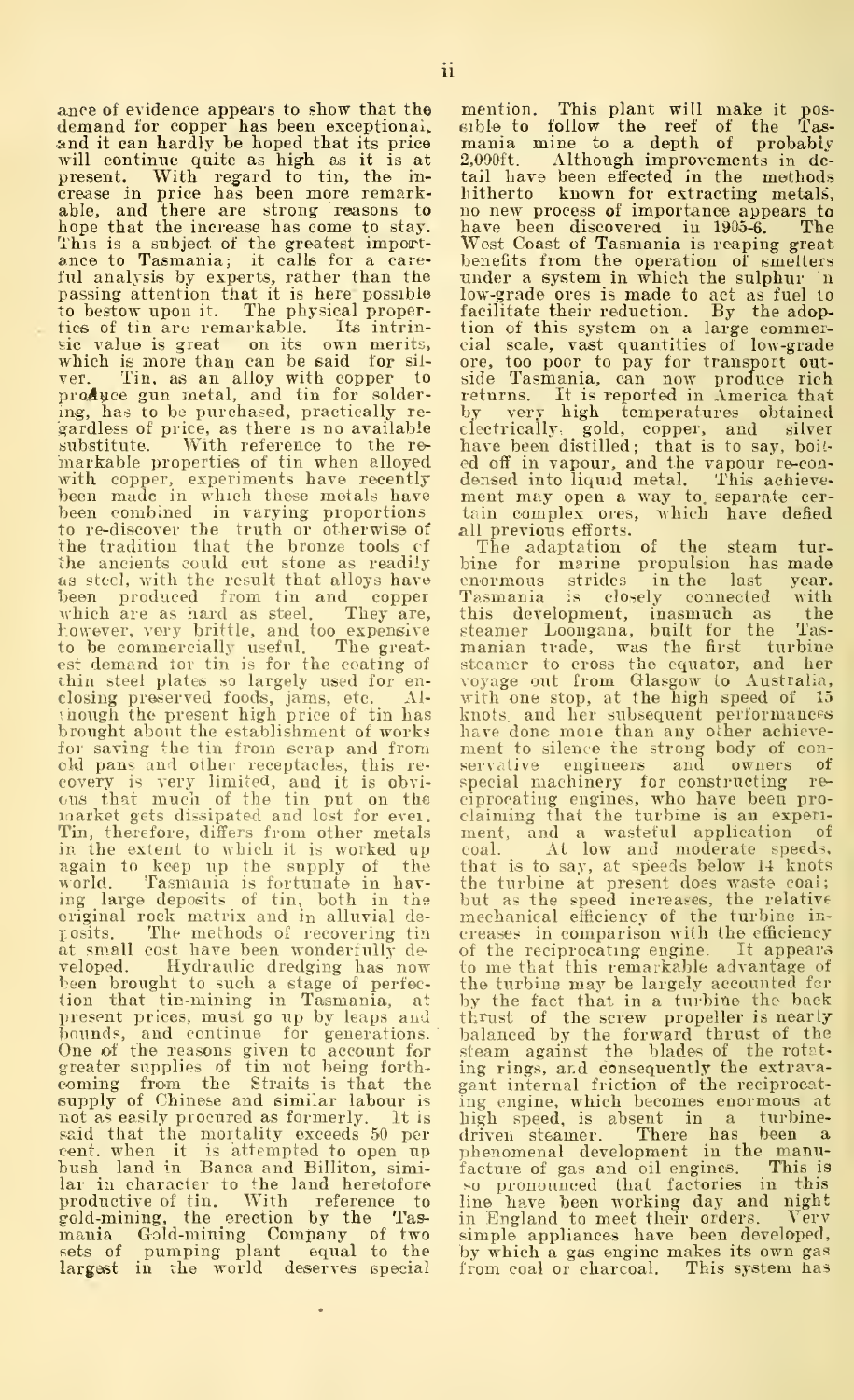already been applied to sea-going craft;<br>a marine gas-driven engine of 500 horse<sup>a</sup> marine gas-driven engine of <sup>500</sup> horse- power is Tinder construction, and i\ 1,000 horse-power plant is designed. It appears that these producer-gas plants will render inestimable service to the mining industry of Tasmania wherever in 1 water is scarce, and I venture to suy- lock<br>gost that these advantages have not re- high<br>geived the attention which they deserve- pres In the railway world, the past year has<br>been remarkable for the building its all<br>England of the largest possible engines of<br>that could be safely got through exist:- wh<br>ing tunnels and stations. Speeds of 70 yaa miles an hour have been recorded, and maintained with safety. At the oppo-site end of the scale comes the railway motor-car. Its advent is no longer an been problem of slip<br>experiment, it solves the problem of slip<br>maintaining traffic at reasonable expendi-car<br>ture on railways built through districts a of which the passenger and goods traffic wat<br>is too small to be remunerative under gap<br>the present system of working. These cari railway motor carriages have not-yet of<br>been introduced in Tasmania, where the... it opportunities for their employment are so evident that it may be <sup>a</sup> penny wise and pound toohsh policy to delay their introduction. In the development of motors for use on common roads, it may of the noted that the steam car has been lia gelected in the strength of defeated in the struggle for supremacy cial by the petrol engine. This is largely a sector of the great mprove gine, and to the methods discover- an<br>ed to vary the speed of these Pa

engines, otherwise than by gearing. The Panama Canal is an undertaking, prospectively, of great importance to Tas-<br>mania. The completion is very far off, ear<br>and very sanguine people think it may be tra constructed in 12 years; nevertheless, the<br>steps that are being taken to achieve suc-<br>cess deserve our attention. The Govern-<br>cannent of the United States has made this of<br>canal a national enterprise. After law by<br>and orde and order had been established in the<br>canal zone, the American Government proceeded to exterminate the yellow fever moscyuito, and to carry out other sani- are<br>tary reforms which have made Panama, not<br>and Colon possible places for Europeans Pho<br>than probable that Panama, which has has for generations had the reputation of be- are<br>ing in the most deadly zone of the qua<br>tropics, will soon become a model of of t<br>sanitation, thanks to the combination of are<br>modern science and the uncompromising mer methods of American administration. Precommission, on which he associated with the leading engineers of the United States the greatest experts the world can furnish in canal construction. This commission has recently presented its re-<br>port, and, to the relief of those genuinely

interested in the success of the Panama Canal, the majority reported in favour of<br>a sea-level canal; but, if the newspapers are to be credited, the President of the<br>United States supports strongly the re-<br>commendation of the minority, which is<br>in favour of a canal with a series of<br>locks. The work of excavation at the<br>higher levels which is bein equally useful whichever project is fin- ally adopted. A canal comprising a series of locks and lakes offers the advantage— which is,probably, only an estimated ad- vantage—of taking shorter time to build. It also makes it easier to dispose of the flood waters of neighbouring rivers. On<br>the other hand, a canal with locks would the other hand, <sup>a</sup> canal with locks would become useless as the result of even slight shocks of earthquake, which would cause the locks and dams to leak. When a dam, holding back a large volume of<br>water, begins to leak the chances of the<br>gap widening and the whole work being<br>carried away are appalling. Well-wishers<br>of the Panama scheme desire that<br>it should be, as far as possible, immune, both from accident and from destruction by design, and from destruction by design, and that the canal should therefore be cut down to the sea level. The importance of this canal to the whole of Australia generally, is immense. The commer-cial aspect of the canal is, perhaps, but a secondary question side by side with its strategic importance. When the time comes for a.struggle between the white and yellow races for the mastery of the Pacific, Anglo-Saxon America, with Anglo-<br>Saxon allies, will be sure of victory if<br>fleets can be concentrated by the use of<br>the Panama Canal; those who study with earnestness the future of a white Australia should welcome every step in<br>this great work. From the comthis great work. From ' the com-mercial point of view the Panama Canal will add to the natural advantages of Tasmania's commercial position, and by offering new markets for Tasmanian<br>a.n-les, and more speedy transport, this<br>new outlet will relieve the anxiety of<br>those who think that too many orchards<br>are being planted—an anxiety which I do

not share,<br>thority in the world on earthquakes,<br>has recorded the opinion that there<br>are about thirty thousand earth-<br>quakes in the world every year. Some<br>quakes in the world every year. of these are, of course, very faint, and<br>are only recorded on delicate instruare only recorded on delicate instru-<br>ments; but it is pleasing to note that the<br>comparative immunity from serious<br>earthquakes enjoyed by Tasmania. There is little<br>enjoyed by Tasmania. doubt that the principal cause of earthquakes is the shrinkage of the world as<br>it gets older and colder; this.causes dis<br>turbances of the.crust, and there is reas**on** to believe that the countries, such as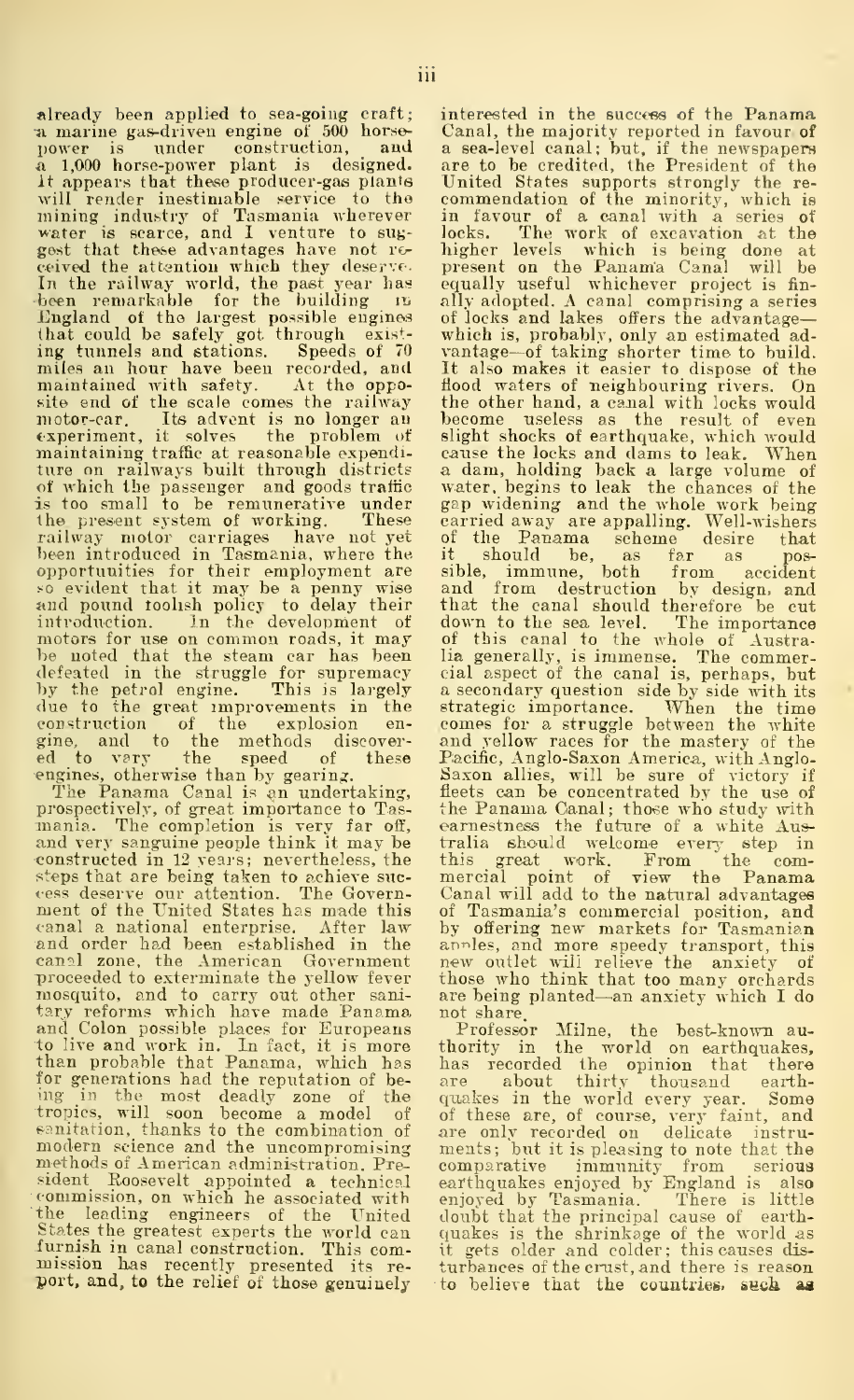Tasmania, which were volcanic in a comparatively recent geological period, and milithen became quiescent, are nowadays the day. then became quiescent, are nowadays the most immune from earthquake shocks.

Recent progress in the commercial utilisation of waterfalls is very remarkable. The rush to harness what is left of the Falls of Niagara has been frenzied, and the disappearance of the Falls is as well in sight as any disappearance can be. From this Tasmania may draw <sup>a</sup> useful lesson. The utilisation of the power available from the Great Lake is a topic which has been often mooted.  $\overline{1}$  am inclined to think the time has come when it should receive greater atten-<br>tion, and when efforts should be made to attract capitalists to take it in hand. Tie<br>The idea should be dispelled that any less<br>big lake provides water-power as a mat- Sai ter of course; this is not so. There are big lakes elsewhere, like Lake Tchad and Lake Tanganyika, that are growing smaller instead of keeping their<br>level. What provides water-power is a large catchment area at a suitable ele vation in a country with a reliable and sufficient rainfall. These desiderata are present in Tasmania. We have, moreover, a climate in which a manufactur-ing population can thrive and work to the best advantage, and the facilities are<br>numerous where factories could be erected in close proximity to deep-water harbours. The tiansmission of electricity from the centre of Tasmania to the Coast does not present insurmountable engineering difficulties, if sufficient money is forthcoming. The commercial aspect very<br>of the question is not, however, en- tures<br>couraging, if calculated on present de- light<br>mands for electrical power; but it may town be noted that the same diffident view<br>was held with reference to the first Power<br>Supply Company established at Niagara. The proverb, "that money makes money,"<br>finds its counterpart in the fact that finds its counterpart in the fact that<br>power brings power, by attracting people man<br>to itself, in order that it may be utilis-<br>The collistical press has, within the of s<br>past year, published a most interesting that<br>suggest railways by electricity, although it may - at tl<br>be regretted that the scheme lacked de- - calls tails as to the cost of converting the we<br>rolling-stock, and gave no prominence - a r to the fact that, while electricity is much cheaper than steam traction for a frequent train service, the use of steam is quent train service, the method for cheaper where trains are few and far<br>between. The application of electric The maniform is the Tasmania mines, such as the Tasmania mines at Beaconsfield, is not unwatering mines, such as the Tasmania mine at Beaconsfield, is not vear. These works draw attention is impossible, and I trust that ma impossible, and I trust that many other to<br>mines on a nar with the Tasmania wi!' he<br>be discovered, and that they will fur- ing

notice a portable telephone instrument de-

nish tempting propositions for electric which is alarming to most harbour trusts,<br>power from the Great Lake. With regard to telegraphy, 1 desire to Hobart offers, and will offer, apparently. veloped by a Tasmanian, and shown at the military camp at Koss on Easter Tues-The apparatus has the great merit of the thorough working out of detail seldom seen at the first exhibition of a new instrument. By its means any standing run of ordinary telegraph wires, or fencing wires, can be used as a con-aection for reliable communication for a distance equal to the breadth of this graphy, I note with regret that Australia appears to be backward and apparent-<br>ly reluctant to face this problem with<br>the characteristic enterprise which this<br>young community shows in other paths of progress. Within the year under re- view messages have been sent by wireless telegraphy from England to Fort Said, and ships crossing the Atlantic have been in constant communicatiou with the shore, and able to issue <sup>a</sup> daily paper on board. <sup>I</sup> firmly believe that, with the use of wireless telegraphy, mes-<br>sages could be sent to England at a<br>shilling a word, and that the cheapen-<br>ing of telegraph rates would be an inestimable boon to Australia. The rate of transmission of wireless telegraphy<br>has been increased from fifteen to thirty words a minute over moderate distances. Type-setting by telegraphy has reached<br>the stage of commercial development,<br>but T hope the time is far distant when<br>our Tasmanian newspapers will be set<br>up in type to one same order by an operator sitting in a bush capital. In electric lighting, Japan, a country<br>very like Tasmania in its physical fea-<br>tures, has made such progress as to<br>light cheaply, not only its important<br>towns, but also its villages, by electricity.<br>In this line of enterpr has set an example to Aus-<br>tralia, which would do credit to tralia, which would do credit to-<br>any city in the world. It behoves<br>other centres of population in Tas-<br>mania to follow this good example. The use of electricity in the manufacture<br>of steel has been developed to the extent that it is now commercially remunerative where electrical energy is available at the price of £10 per horse-power. This calls for attention, because in Tasmania<br>we have abundance of good iron ore, and<br>a reasonable hope that an electrical horsea reasonable hope that an electrical horse-<br>power could be obtained at a figure far<br>below £10. I may be allowed on this occasion to repeat my congratulations on the completion of the Denison Canal and of the Stanley breakwater, which <sup>I</sup> also' had the oleasnre to open within the last These works draw attention to the growth in the size and depth of<br>modern steamers. These are increas-<br>ing with marvellous rapidity, a rapidity which is alarming to most harbour trusts, but enables us to rejoice in the fact that Hobart offers, and will offer, apparently, for endless ages, deep water berths un-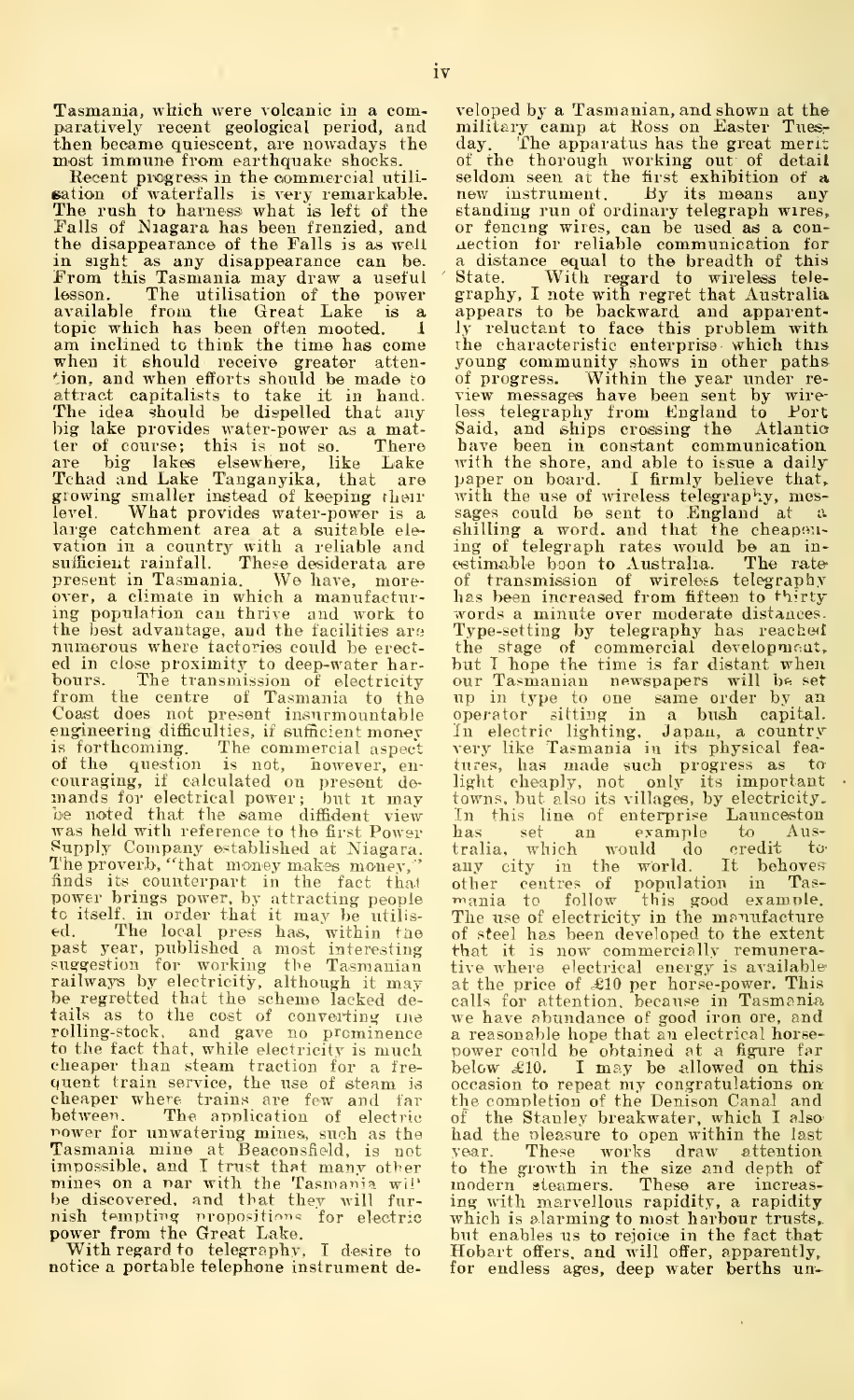rivalled in the rest of Australia. The the<br>necessity by which harbour authorities that<br>all over the world are being pushed to is se provide what<br>rigge for large to range draught common schemers will, undoubtedly, increase the<br>sumplied from Tasmania for the Dover able<br>sumplied from Tasmania for the Dover ped<br>harbour works. Trade in these piles is at<br>mor ordinary length, strength, and specific<br>gravity.

gravity. In shipbuilding an effort is being Tna.de to regain for the English mer-cantile marine the primacy as re gards speed which now belongs to Germany, and considerable progress has been made in the building of two great steamers for the Cunard line, the<br>which will be 785ft. in length, and with a. a. guaranteed speed of 244- knots. There is reason to hope the guaranteed speed of speed<br>these gigantic turbine steamers will be tion<br>substantially exceeded. For the first vol<br>time in history the number of steamers ing on the English register surpasses the mumber of sailing ships. The conclusion be<br>of the war between Russia and Japan has pat<br>taught many lessons in the art of war. be<br>The Defence Porces of Tasmania have al-pri ready adopted in details of tactics, uni form, and entrenchments some of these lessons. The war in the East has thrown light on many scientific problems of gene-<br>ral interest. On land, prominence was on<br>given to the importance of railways in put<br>any scheme of defence, and it appears tha that a country not likely to be attacked for a long time might well-spend money ity thended for future defence on strateg- tion<br>ical railways, having at the same time a competition<br>commercial value. On the sea the mo-Russ dern design of battleship was tested in practice. It was shown that larger ships are required to keep the sea efficiently, to carry many long range guns, and to have<br>a margin of stability after being hit by a torpedo. These lessons have rendered the greater part of the navies of the yar<br>world obsolete. It was also shown that thi a large fleet is worthless unless it is kept – acy<br>in the highest state of repair, that no – doe<br>guns, explosives, or "materiel" is worth – cha having which is not the very best, and that enormous dockyard resources, with skilled workers in constant employment, scie<br>must be at hand to any fleet worth hav- due<br>ing. The importance of the torpedo-boat - Tas has been greatly discounted; these craft did not save Port Arthur, or sink a single Japanese warship. It appears that ships with an organisation suited to the needs<br>struck by Japanese torpedoes were repair- of the multitude, General Booth has struck by Japanese torpedoes were repair- of<br>ed by the Russians, and brought back in- to<br>to the fighting line, and that the effect of – an the blow of a torpedo is purely local on

the structure of a ship. It was shown<br>that life on torpedo-boats and destroyers is so hard that a large sea-going neet in<br>constant training is necessary from<br>which to recruit crews physically<br>able to keep' to the sea in tor-<br>pedo-destroyers, and to fight such craft<br>at night and in bad weather. Crews<br>u of an enemy accustomed to the sea. The advantage of superior speed was shown to<br>give choice as to the place where decisive give choice as to the place where decisive actions are to be fought by battle fleets.<br>The designs have been published of a trabine-driven torpedo, with a speed<br>of thirty-five knots. The British Admiralty are projecting 20-knot sub- marine boats. No more powerful means for harbour defence has yet been devised. The salvage operations of the Japanese, by which they raised from the deep several battleships and cruisers are<br>amongst the most instructive lessons of<br>the war. It appears that there are no specially equipped salvage steamers stationed in Australian waters, although the volume of shipping is great and increas-ing. The success of Japan in raising <sup>a</sup> whole squadron of wrecked shipping may be an incentive to establish salvage companies in these waters. Hobart would<br>be an inviting centre for such an enter-<br>prise, in view of our magnificent harbour, and its convenient position be tween Australia and New Zealand. inclination to sell their navies—comprising several powerful ships of recent dateon the part of the South American Republic, tends to prove the proposition that ail second-class navies are not worth maintaining. Notwithstanding the futil ity of its mismanagement, the concentra-<br>tion of a Russian fleet in the Sea of<br>Japan, at a distance from its base in<br>Russia of more than half the circumference of the world, has put an end to the theory that distance is any protection<br>from naval attack. The supremacy from naval attack. The supremacy of the sea now belongs to the nation that can build fastest, and has the greatest number of building" slips and yards for vessels of the largest size. On this ship-building standard the suprem-<br>acy of England is undeniable, and it<br>does not appear that it can be seriously challenged for half a generation.

In scanning the political horizon for facts that can be dressed in a<br>scientific garb, a prominent place is<br>due to the visit of General Booth to<br>Tasmania, which has drawn attention to the Imperial aspects of the emigration question. With masterly ability, and with an organisation siiited to the needs made the Salvation Army the greatest and most scientific emigration organisation for receiving emigrants at the end